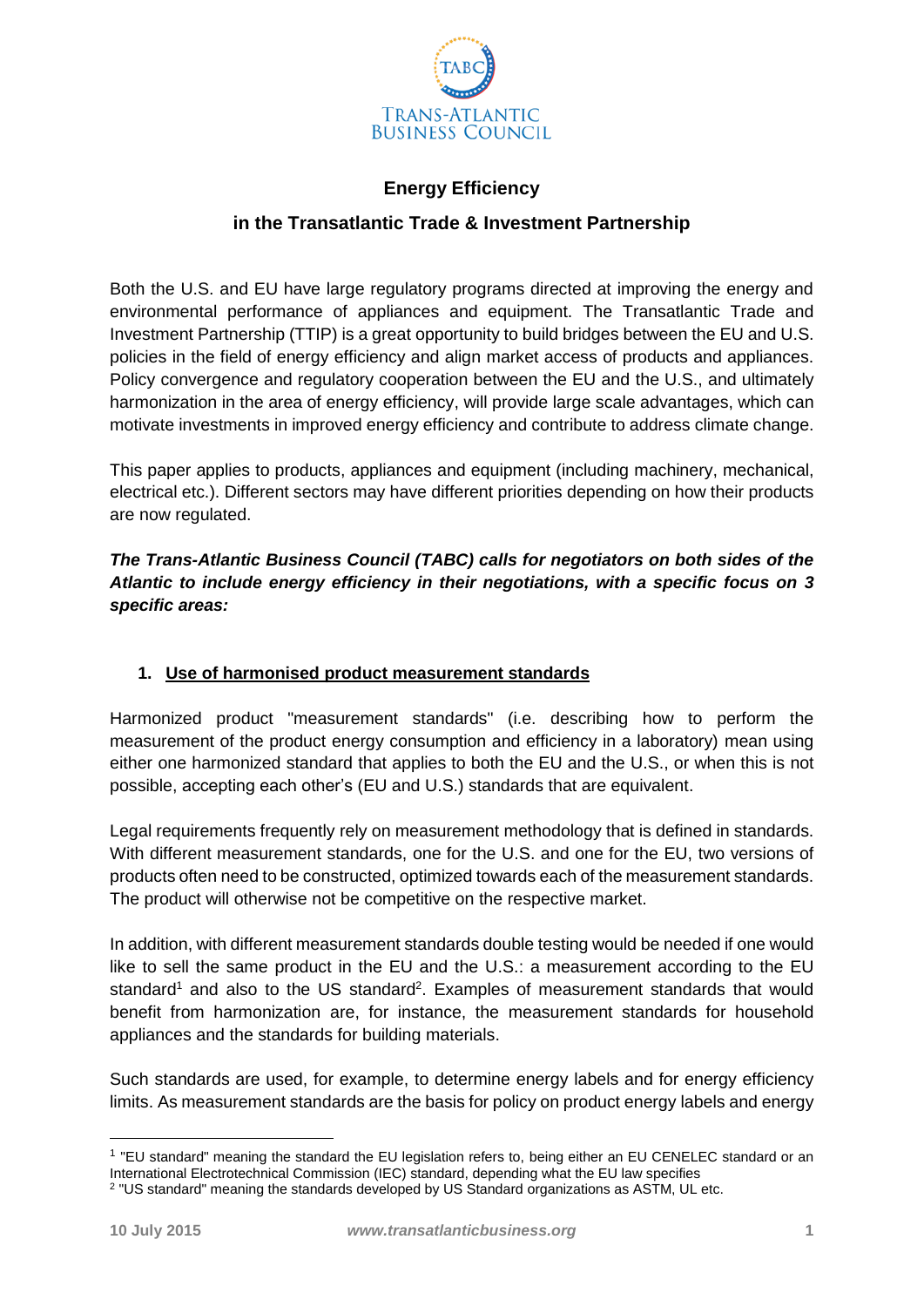efficiency limits, TABC calls for the development and use of either one harmonized measurement standard, or when not possible, accepting each other's measurement standards that are considered equivalent.

## **2. Same energy efficiency limits**

Energy efficiency limits set the thresholds that have to be fulfilled to sell a product on the market. These requirements are not the same between the EU and the U.S. As a consequence, a product that is allowed to be sold in the EU, may not comply to be sold in the U.S. and vice versa. Legislation with energy efficiency requirements often contains other product performance related requirements e.g. in the EU there is a legal limit for the minimum washing performance of washing machines, which is not the case for the U.S. Once measurement standards have been harmonized, TABC recommends to develop aligned energy efficiency limits.

The importance of harmonizing efficiency limits varies by product: it is for instance more important for mass produced items such as household appliances compared to large industrial installations.

In addition, different timing of the entry into force of energy efficiency requirements cause nonalignment.

### **3. Joint accreditation of laboratories combined with mutual acceptance of test results from these laboratories**

There would be benefit in setting a uniform accreditation of laboratories that are used for compliance control of authorities and labs used for third party certification. U.S. and EU laboratories should be accredited in a harmonized way, which would significantly ease the market access process. There are already existing global systems for accreditation of laboratories that should be promoted (ILAC and IAF $3$ ) and EU and U.S. companies can benefit from the test results when addressing other (global) markets.

Where legislation requires testing, TTIP should encourage mutual acceptance of test results from accredited laboratories using agreed global standards. This makes retesting or double inspections obsolete to the benefit of the industry.

1

<sup>&</sup>lt;sup>3</sup> International Laboratory Accreditation Cooperation and International Accreditation Forum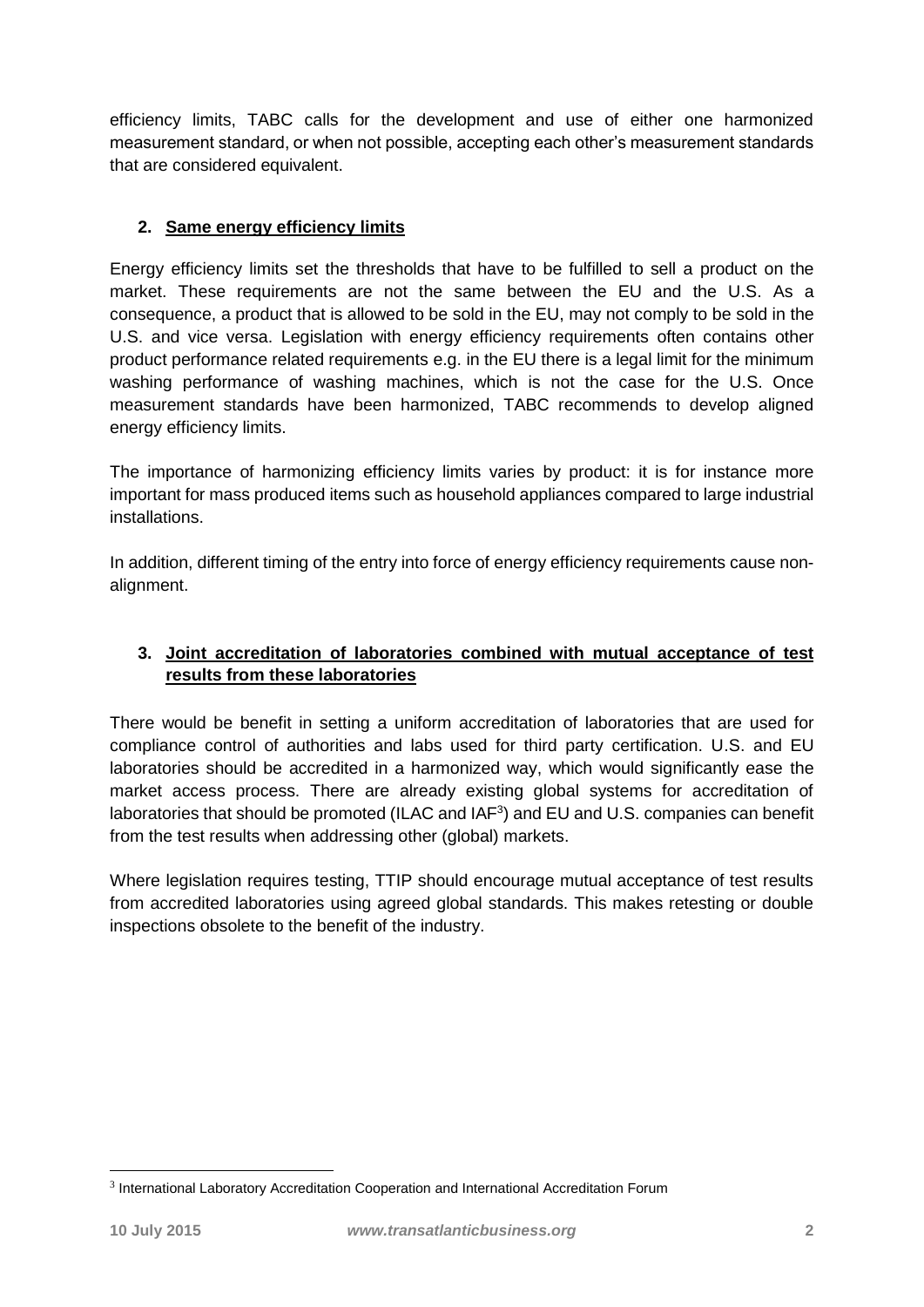### **ANNEX/EXAMPLES**

Energy efficiency related-issues vary according to products and sectors which have to be taken into account in the TTIP negotiations. There is not one solution that will fit all products. Below a few examples covering different products in different areas. This list is not intended to be exhaustive or exclusive.

#### **Product measurement standards**

For A/C products in the U.S., measurement standards and certification are jointly addressed by the Air conditioning, Heating and Refrigeration Institute (AHRI) voluntary certification program. Whereas in the EU, the situation is much more complex with: (1) EU measurement standard EN-14825, with specific issues added by the relevant EU eco-design legislation; (2) self-certification with very weak market surveillance under responsibility of the authorities of Member States; (3) voluntary certification program (Eurovent<sup>4</sup>) which is in danger of being disrupted by the new EU eco design requirements.

The PC is a good example where the industry ensured that the measurement methodology that was initially developed through the Energy Star programme, was adopted and developed into an International Electrotechnical Commission (IEC) Standard (IEC 62623). The minimum energy efficiency requirements set by the EU eco design legislation rely on IEC 62623 thus maintaining a consistent approach.

For household appliances the measurement standards are different for the U.S. and the EU. For refrigerators and freezers, recent efforts have updated the international IEC measurement standard to become useful on a global level. Even so, the U.S. still refers to U.S. standards to measure the energy efficiency of refrigerators and freezers.

In the area of Food Service Equipment, test methods was developed by ASTM with, in the end, the inclusion of F26 test methods within the Environmental Protection Agency's (EPA) Energy Star specifications. One challenge is the complexity of food service equipment which dictates that a different test be developed for each piece of equipment.

Sometimes regulations drive the need for new testing methods. This was the case in the U.S. when the EPA decided to develop an Energy Star program for vacuum cleaners. As a result, a test method that will calculate the amount of energy used by a vacuum cleaner relative to cleaning carpet was developed by ASTM.

### **Energy efficiency limits and energy labels**

For A/C products, there are issues for the for smaller A/C systems (typical of sizes subjected to energy labeling), which remain mostly cost (or regulation) driven. For large capacity system, efficiency is driven by markets needs more than by regulation. For smaller A/Cs the EU has a

1

<sup>4</sup> http://www.eurovent-certification.com